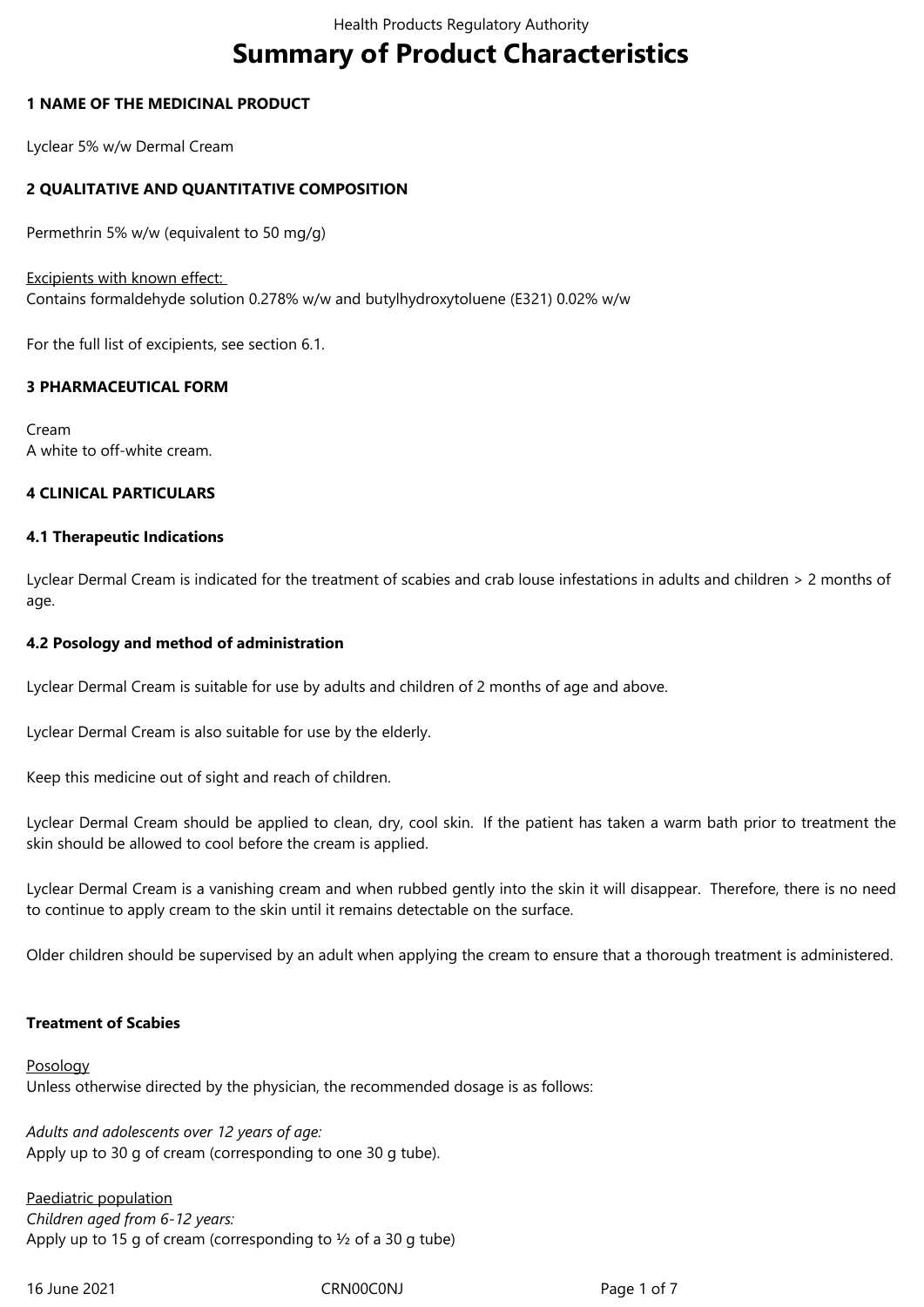*Children aged from 2 months-5 years:* Up to 7.5 g of cream (corresponding to  $\frac{1}{4}$  of a 30 g tube).

The safety and efficacy of Lyclear in children under 2 months of age have not been established. No data are available.

Method of Administration For cutaneous use only.

The medicinal product must not be swallowed.

Carefully apply a thin layer of cream to the skin (cutaneous use).

Adults should apply the cream uniformly to the whole body including the neck, palms of the hands and soles of the feet. The head and face can be spared unless scabies efflorescences are present in this region.

On application, the areas between the fingers and toes (also under the finger and toe-nails), the wrists, elbows, armpits, external genitalia and the buttocks should be especially carefully treated.

In cases where the head, neck, scalp and ears are treated (see below) the dosage may be increased to ensure total body coverage.

In women, the whole body application should include the breasts.

After application, clean clothes should be put on.

The whole body should be washed thoroughly 8-12 hours after treatment.

During the treatment period, Lyclear Dermal Cream should be re-applied to the hands if they are washed with soap and water.

Approximately 90% of individuals are cured with a single application of cream. If necessary, a second application may be given, not less than 14 days after the initial application, if there are no signs of the original lesions healing or if new lesions are present.

## Paediatric population

Children should apply the cream uniformly to the whole body, including the palms of the hands, soles of the feet, neck, face, ears and scalp. Parts of the skin around the mouth (because the cream could be licked off) and the eyes should be spared. Children should be kept from licking the cream from the hands. If necessary, children should wear gloves.

Only limited experience is available in children aged 2 months to 23 months. Therefore, treatment must be given only under close medical supervision in this age group.

Elderly:

Elderly patients (over 65 years) should use the cream in the same way as adults, but in addition, the face, ears and scalp should also be treated. Care should be taken to avoid applying the cream to areas of skin around the eyes.

# **Treatment of Crab Lice**

## Posology

Use in adults and children over 2 months, and the elderly:

Children under 18 should seek medical advice before using the product.

Patients over 70 years should be treated under medical supervision.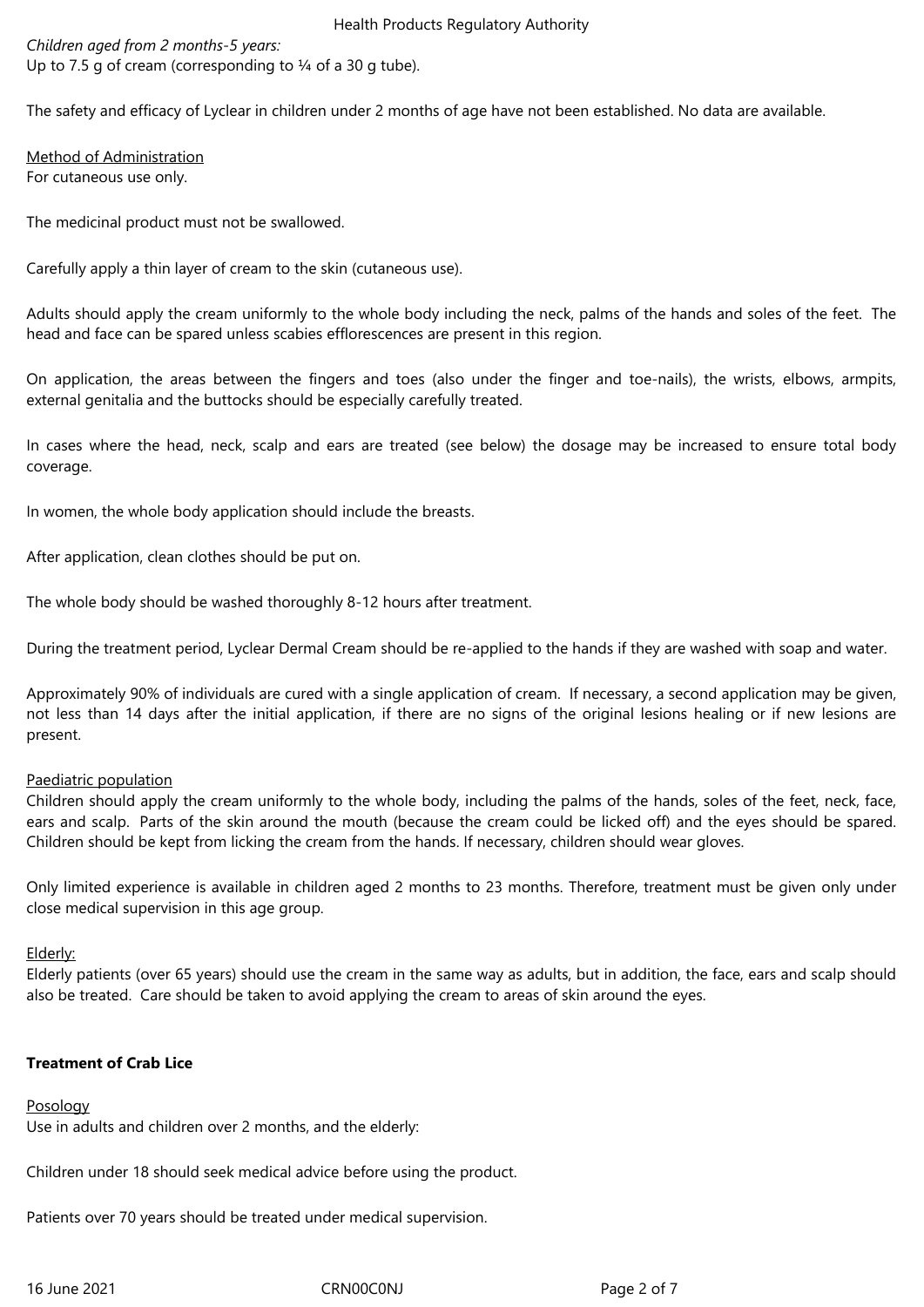It is recommended that up to one-third of a 30 g tube should be sufficient to treat the pubic region, peri-anal region, thighs and trunk. A few adults may need to use more cream to ensure a complete treatment, but not more than two-thirds of a tube should be used.

For children and relatively hair-free individuals proportionately less cream will be required.

The cream should be removed by washing at least 8 hours but not greater than 24 hours after being applied.

Sufficient cream should be applied to cover the pubic region, peri-anal area, inner thighs down to the knees and any hair on the trunk, which extends to the pubic area. Any facial hair, except the eyelashes and eyebrows should also be treated if found to be infested with lice or their eggs.

Since the dermal cream may cause marked eye irritation, it is recommended that any lice or eggs found in the eyelashes should be remove with a pair of tweezers. Lyclear Dermal Cream should not be applied to this area.

It is unusual for crab lice to infest the eyebrows. Lice or eggs found in this area are more likely to be head lice and therefore care should be exercised when making a diagnosis.

A second treatment should be administered if live lice are found on previously treated area 7 days after treatment.

Direct contacts may also need to be treated.

## **4.3 Contraindications**

Hypersensitivity to the active substance permethrin, other substances of the pyrethrin group, any of the excipients listed in section 6.1, or to chrysanthemums. In such cases treatment should be switched to a chemically different antiscabies agent.

## **4.4 Special warnings and precautions for use**

In the case of hypersensitivity to chrysanthemums or other compositae, treatment should only be given if strictly indicated.

When using Lyclear Dermal Cream, care should be taken not to allow the cream to get into the eyes or come into contact with mucous membranes (e.g. nasopharyngeal space, genital area) or open wounds.

If skin irritation occurs and does not improve, patients should consult a doctor.

## Paediatric population

Only limited experience is available with Lyclear Dermal Cream in children aged 2 months to 23 months. Therefore treatment must be given only under close medical supervision in this age group.

For cutaneous use only.

Lyclear Dermal Cream is for external use only and should be kept out of the sight and reach of children.

Permethrin is not an eye irritant, but contact of Lyclear Dermal Cream with the eyes should be avoided because other components of the product can cause marked irritation. In the event of inadvertent eye contamination, the affected area should be rinsed immediately with plenty of water or, if readily available, normal saline.

In the event of accidental ingestion of permethrin, please seek immediate medical attention.

It is important to ensure that the course of treatment is followed as directed because treatment failure has been reported when this has not occurred.

Nursing staff who routinely apply Lyclear Dermal Cream may wish to wear gloves to avoid any possible irritation to the hands.

16 June 2021 CRN00C0NJ Page 3 of 7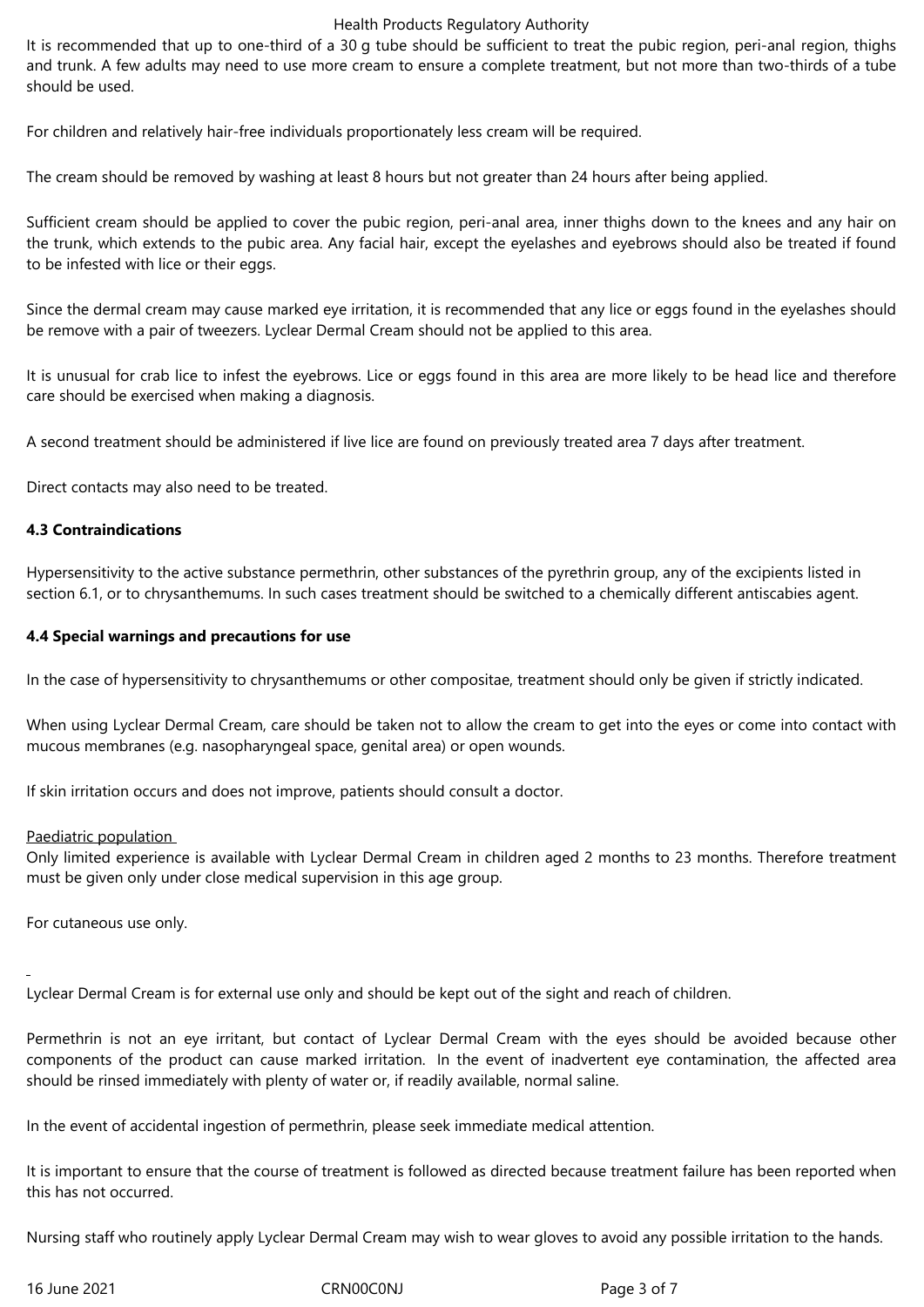Direct contacts should be treated. If no improvement occurs consult the doctor. Pyrethrins are used as an agricultural and horticultural insecticide, the potential for sensitisation through this route should be kept in mind.

## Elderly patients

There is an increasing body of data specifically relating to the use of Lyclear Dermal Cream for the treatment of scabies in the elderly, and in view of these data it is considered that there is no need for any special precautions for use in this age group.

## **Excipients – Important Information**

Note: The excipient of the cream, liquid paraffin, can reduce the functioning and hence the reliability of latex products (e.g. condoms, diaphragms) used at the same time.

Lyclear Dermal Cream contains formaldehyde which may cause local skin reactions (e.g. contact dermatitis).

Lyclear Dermal Cream contains butylhydroxytoluene (E321) which may cause local skin reactions (e.g. contact dermatitis), or irritation to the eyes and mucous membranes.

## **4.5 Interaction with other medicinal products and other forms of interactions**

No interactions are known.

The treatment of eczematous-like reactions with corticosteroids should be withheld prior to treatment with Lyclear Dermal Cream, as there is a risk of exacerbating the scabies infestation by reducing the immune response to the mite. The likelihood of interactions between the two treatments leading to potentiated adverse reactions or reduce efficacy is, however, considered small.

## **4.6 Fertility, pregnancy and lactation**

## *Pregnancy*

There are limited data on the use of Lyclear Dermal Cream in pregnancy which provide no indication of any risk to the foetus. Furthermore the amount of permethrin absorbed systemically following a whole body application is extremely low, less than 0.5% of the applied dose is absorbed. These data together with the negative mutagenicity tests and the very low mammalian toxicity would suggest that any risk to the foetus following treatment with Lyclear Dermal Cream is minimal. Women who are pregnant should use permethrin only after prior consultation with a healthcare professional.

# *Breast-feeding*

Studies, following oral administration of permethrin in cattle have indicated that very low concentrations of permethrin are excreted in milk. It is not known whether permethrin is excreted in human breast milk, although there are very limited data, which suggest that suckling infants are unaffected following maternal use of permethrin containing products. However, because only extremely small amounts of permethrin are absorbed systemically following treatment with Lyclear Dermal Cream and in theory only a very small percentage of this systemic permethrin may pass into the breast milk, it is unlikely that the concentrations of permethrin in the milk will present any risk to the neonate/infant. Women who are breastfeeding should only use permethrin containing products after consultation with a healthcare professional.

# **4.7 Effects on ability to drive and use machines**

Permethrin is unlikely to have any effects on the ability to drive and use machines.

# **4.8 Undesirable effects**

Adverse reactions are listed below by MedDRA system organ class and frequency. Frequencies are defined as: very common (≥1/10), common (≥1/100 to <1/10), uncommon (≥1/1000 to <1/100), rare (≥1/10,000 to <1/1000) and very rare (<1/10,000) including isolated reports.

| <b>System Organ</b><br>class | Common<br>(≥1/100 to<br>$<1/10$ ) | Rare<br>$(21/10,000 \text{ to }$<br>$<1/1,000$ ) | Very rare<br>(<1/10,000) | <b>Not known</b> (cannot be estimated from the available<br>data) |
|------------------------------|-----------------------------------|--------------------------------------------------|--------------------------|-------------------------------------------------------------------|
| <b>Nervous</b>               | Parasthesia,                      |                                                  |                          |                                                                   |
| system                       | skin burning                      |                                                  |                          |                                                                   |
| 16 June 2021                 |                                   | CRN00C0NJ                                        |                          | Page 4 of 7                                                       |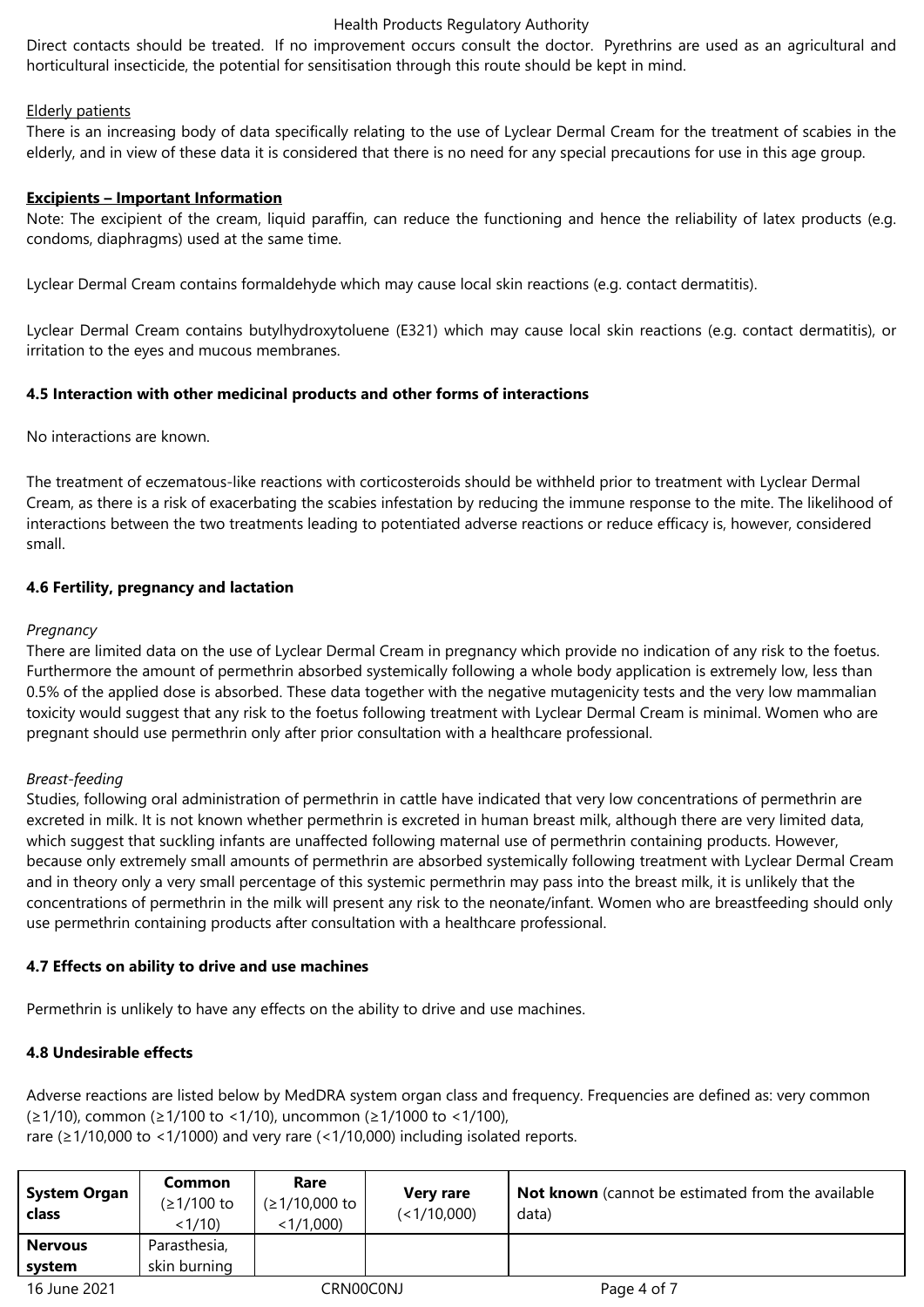| thoracic and<br>mediastinal<br>disorders               |                                             | <del>oysphoea (in</del><br>sensitive/allergic<br>patients) |           |
|--------------------------------------------------------|---------------------------------------------|------------------------------------------------------------|-----------|
| <b>Skin and</b><br>subcutaneous<br>tissue<br>disorders | Pruritus,<br>erythematous<br>rash, dry skin | Excoriation,<br>folliculitis, skin<br>hypopigmentation     | Urticaria |

## Reporting of suspected adverse reactions

Reporting suspected adverse reactions after authorisation of the medicinal product is important. It allows continued monitoring of the benefit/risk balance of the medicinal product. Healthcare professionals are asked to report any suspected adverse reactions via HPRA Pharmacovigilance, Website: www.hpra.ie.

## **4.9 Overdose**

On the basis of animal and human volunteer studies, it is unlikely, even with misuse or excessive topical application that the amount of permethrin required to produce clinically relevant toxic effects would be reached.

In the event of accidental ingestion of permethrin, please seek immediate medical attention.

## *Symptoms*

Symptoms of overdose are generally likely to occur after accidental or deliberate oral ingestion due to swallowing and in rare cases because of skin absorption following excessive topical application and may include dizziness, loss of appetite, nausea, vomiting, headache, weakness, seizures, and loss of consciousness.

It is possible that excessive application of Lyclear Dermal Cream might result in localised adverse reactions as described in the side- and adverse effects section or more severe skin reactions.

## *Management*

Symptomatic treatment is indicated should hypersensitivity-type reactions occur.

In the event of overdose or accidental ingestion of the contents of a tube of Lyclear Dermal Cream by a child, gastric lavage should be considered if consultation is within 2 hours of ingestion.

# **5 PHARMACOLOGICAL PROPERTIES**

## **5.1 Pharmacodynamic properties**

# Pharmacotherapeutic group: Pyrethrines, incl. synthetic compounds, ATC code: P03AC04

The principle physiological action in insects (lice) exposed to permethrin is induction of electrochemical abnormalities across the membranes of excitable [cells, leading to sensory hyperexcitabilit](http://www.whocc.no/atc_ddd_index/?code=P03AC)y, in co-ordination and prostration. It is assumed that the mode of action against arachnids (mites) is similar.

## Paediatric population

## *Newborns and infants:*

The safety and efficacy of permethrin in newborns and infants under 2 months of age have not been established since no data are available from prospective trials or larger case series. A limited number of case reports in the treatment of children under 2 months of age presenting with scabies do not suggest specific safety concerns for the use of topical permethrin in this age group, but no definite conclusion can be drawn.

## **5.2 Pharmacokinetic properties**

Investigations with the 5 % cream in humans revealed an average percutaneous absorption rate of 0.47  $\pm$  0.3 % in healthy subjects and of 0.52 ± 0.3 % in patients. Pharmacokinetic properties were studied in adult subjects only (6 healthy volunteers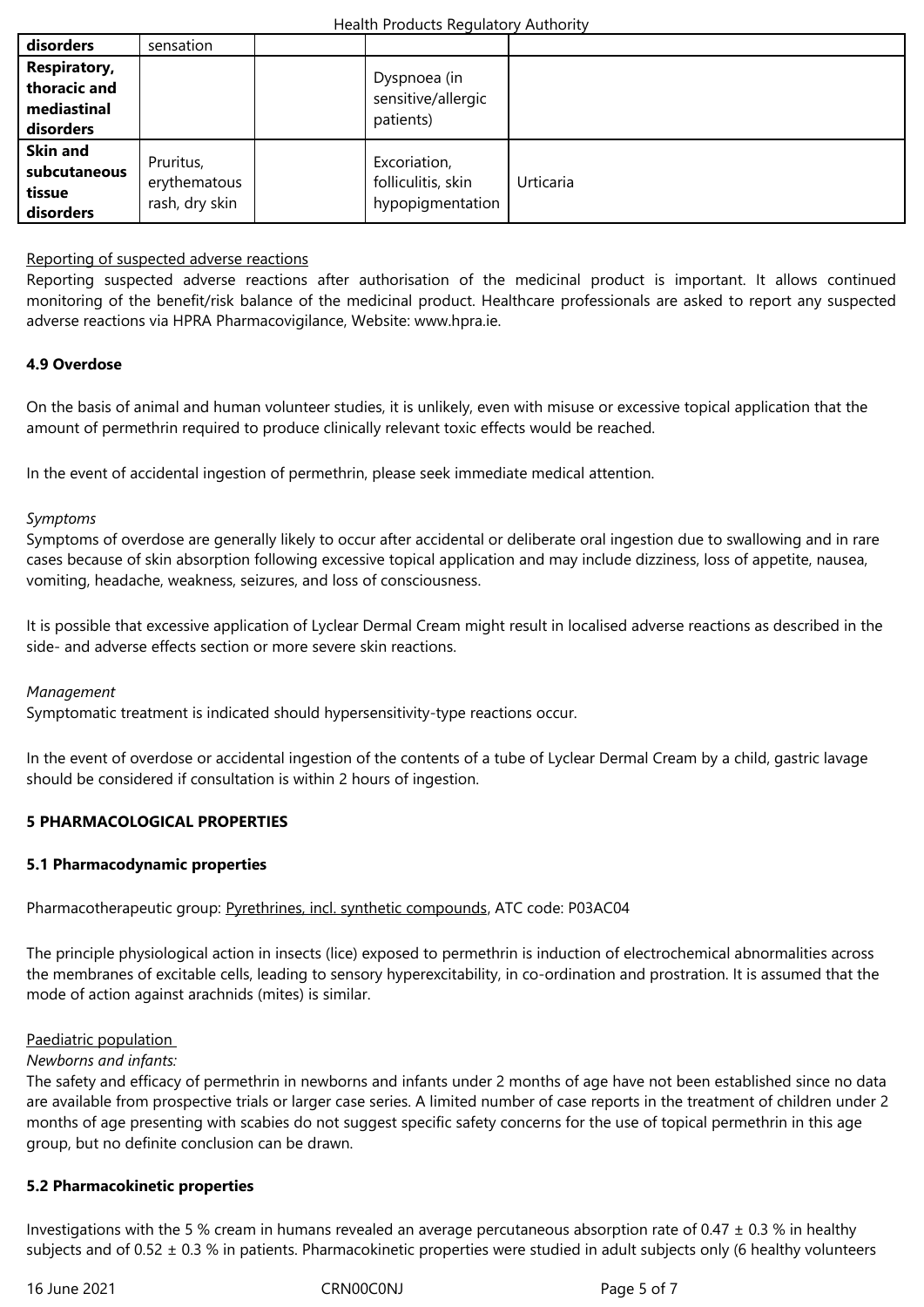and 6 patients with scabies). Absorbed permethrin is rapidly broken down by esterases as well as hydrolases. After oral administration, peak plasma concentrations are reached in approximately 4 hours. The isomeric mixture is then excreted in the urine in the form of glucuronides, sulfates etc as cis- trans CI2CA [(3- (2,2-dichlorovinyl)-2,2-dimethylcyclopropane-1-carboxylic acid)] and after oxidation to 3 PBA (3- phenoxybenzoic acid). After oral application, up to 6 % is excreted unchanged in the faeces whilst on dermal application, unchanged permethrin is virtually undetectable.

## **5.3 Preclinical safety data**

Non-clinical data reveal no special hazards for humans based on studies of acute and repeated dose toxicity, genotoxicity and carcinogenic potential. Effects in reproductive studies were only seen at exposures considered sufficiently in excess of the exposure expected for the topical use of a 5% cream.

Environmental risk assessment studies have shown that permethrin may pose a risk for aquatic organisms (daphnia and fish) and terrestric organisms (plants) (see section 6.6).

## **6 PHARMACEUTICAL PARTICULARS**

## **6.1 List of excipients**

Triglycerides, medium chain Glycerol monostearate, 90% Macrogol (2) cetyl ether Glycerol Isopropyl myristate Liquid paraffin Wool alcohols Cetomacrogol 1000 Carbomer 974P-NF Formaldehyde solution Butylhydroxytoluene (E321) Sodium hydroxide Purified water

## **6.2 Incompatibilities**

Not applicable.

# **6.3 Shelf life**

Polyolefin laminate tubes: 5 years Lacquered aluminium tubes: 36 months

## **6.4 Special precautions for storage**

Do not store above 25<sup>o</sup>C. Do not freeze. After opening, Permethrin Cream 5% w/w may be used for another 6 months.

## **6.5 Nature and contents of container**

Lyclear Dermal Cream is supplied in 30 g collapsible polyolefin laminate tubes or in lacquered aluminium tubes.

# **6.6 Special precautions for disposal**

This medicinal product may pose a risk to the environment (see section 5.3). Any unused medicinal product or waste material should be disposed of in accordance with local requirements.

## **7 MARKETING AUTHORISATION HOLDER**

16 June 2021 CRN00C0NJ Page 6 of 7